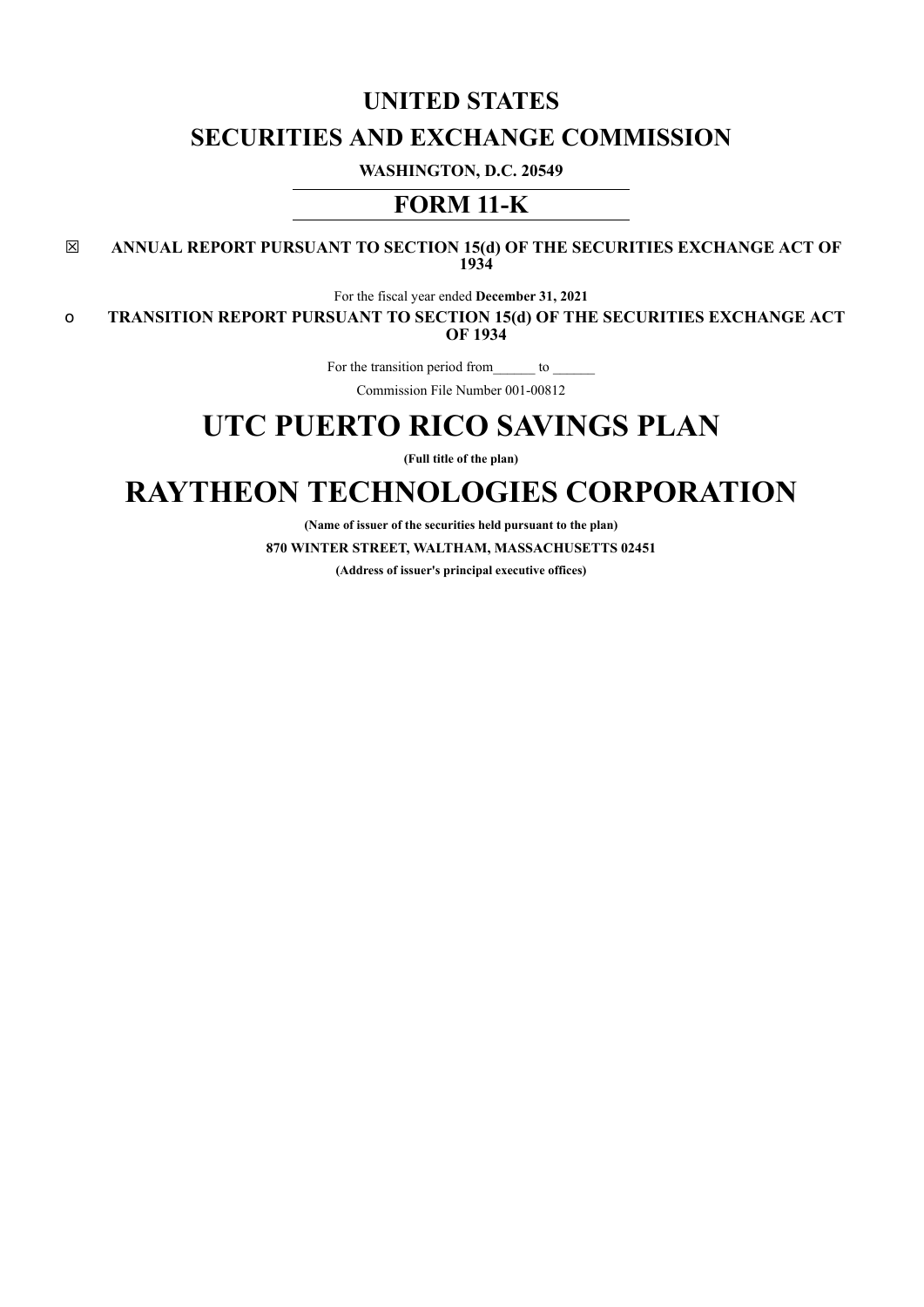#### **UTC PUERTO RICO SAVINGS PLAN Index to Financial Statements Year Ended December 31, 2021**

|                                                                                                                 | Page           |
|-----------------------------------------------------------------------------------------------------------------|----------------|
| Report of Independent Registered Public Accounting Firm                                                         | $\overline{3}$ |
| <b>Financial Statements</b>                                                                                     |                |
| Statements of Net Assets Available for Benefits as of December 31, 2021 and 2020                                | $\overline{4}$ |
| Statement of Changes in Net Assets Available for Benefits for the Year Ended December 31, 2021                  | $\overline{2}$ |
| <b>Notes to Financial Statements</b>                                                                            | <u>6</u>       |
| Supplemental Schedule *- Schedule H, Line 4i - Schedule of Assets (Held at End of Year) as of December 31, 2021 | 10             |
| <b>Exhibit Index</b>                                                                                            | <u> 11</u>     |
| <b>Signature</b>                                                                                                | <u>12</u>      |

<span id="page-1-0"></span>**\*** Other supplemental schedules required by Section 2520.103-10 of the Department of Labor's Rules and Regulations and Disclosure under the Employee Retirement Income Security Act of 1974 have been omitted because they are not applicable.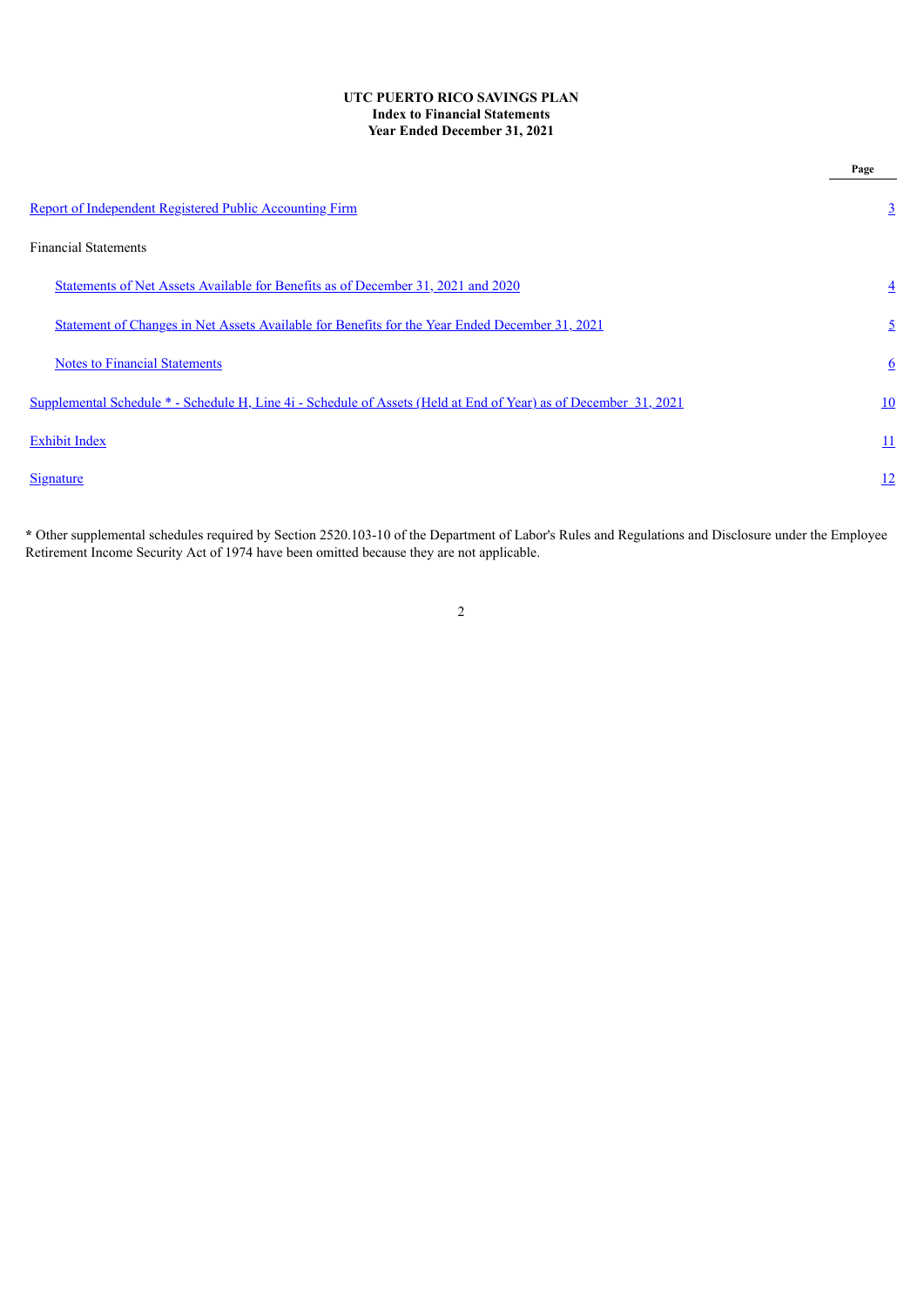#### **Report of Independent Registered Public Accounting Firm**

To the Administrator and Plan Participants of UTC Puerto Rico Savings Plan

#### *Opinion on the Financial Statements*

We have audited the accompanying statements of net assets available for benefits of UTC Puerto Rico Savings Plan (the "Plan") as of December 31, 2021 and 2020 and the related statement of changes in net assets available for benefits for the year ended December 31, 2021, including the related notes (collectively referred to as the "financial statements"). In our opinion, the financial statements present fairly, in all material respects, the net assets available for benefits of the Plan as of December 31, 2021 and 2020, and the changes in net assets available for benefits for the year ended December 31, 2021 in conformity with accounting principles generally accepted in the United States of America.

#### *Basis for Opinion*

These financial statements are the responsibility of the Plan's management. Our responsibility is to express an opinion on the Plan's financial statements based on our audits. We are a public accounting firm registered with the Public Company Accounting Oversight Board (United States) (PCAOB) and are required to be independent with respect to the Plan in accordance with the U.S. federal securities laws and the applicable rules and regulations of the Securities and Exchange Commission and the PCAOB.

We conducted our audits of these financial statements in accordance with the standards of the PCAOB. Those standards require that we plan and perform the audit to obtain reasonable assurance about whether the financial statements are free of material misstatement, whether due to error or fraud.

Our audits included performing procedures to assess the risks of material misstatement of the financial statements, whether due to error or fraud, and performing procedures that respond to those risks. Such procedures included examining, on a test basis, evidence regarding the amounts and disclosures in the financial statements. Our audits also included evaluating the accounting principles used and significant estimates made by management, as well as evaluating the overall presentation of the financial statements. We believe that our audits provide a reasonable basis for our opinion.

#### *Supplemental Information*

The supplemental schedule H, line 4i – schedule of assets (held at end of year) as of December 31, 2021 has been subjected to audit procedures performed in conjunction with the audit of the Plan's financial statements. The supplemental schedule is the responsibility of the Plan's management. Our audit procedures included determining whether the supplemental schedule reconciles to the financial statements or the underlying accounting and other records, as applicable, and performing procedures to test the completeness and accuracy of the information presented in the supplemental schedule. In forming our opinion on the supplemental schedule, we evaluated whether the supplemental schedule, including its form and content, is presented in conformity with the Department of Labor's Rules and Regulations for Reporting and Disclosure under the Employee Retirement Income Security Act of 1974. In our opinion, the supplemental schedule is fairly stated, in all material respects, in relation to the financial statements as a whole.

/s/ PricewaterhouseCoopers LLP Hartford, Connecticut June 21, 2022

<span id="page-2-0"></span>We have served as the Plan's auditor since 2002.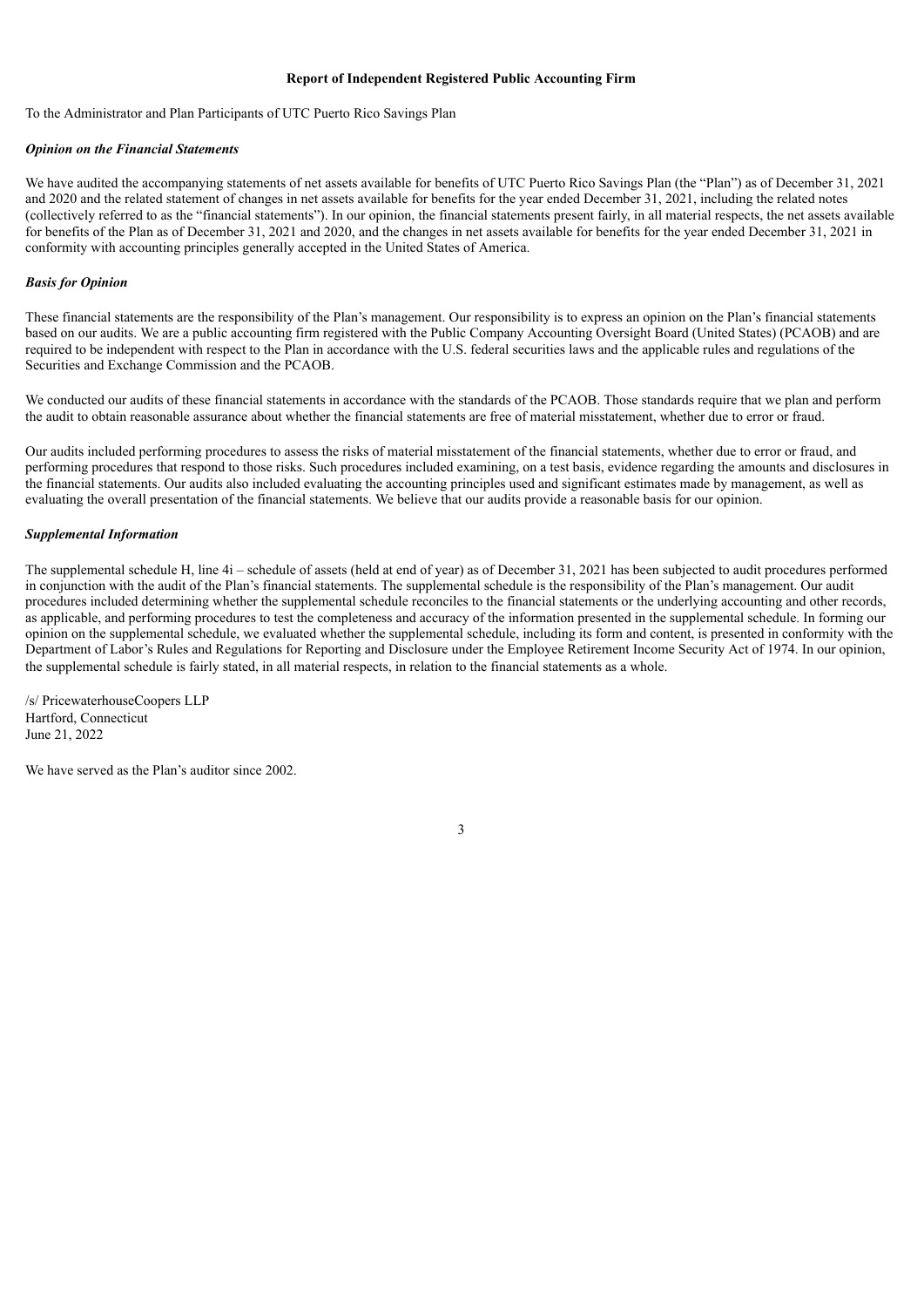### **UTC PUERTO RICO SAVINGS PLAN Statements of Net Assets Available for Benefits**

|            |                          | <b>December 31, 2020</b> |
|------------|--------------------------|--------------------------|
|            |                          |                          |
| 77,162,305 |                          | 61,293,094               |
|            |                          |                          |
| 123,808    |                          | 78,312                   |
| 45,642     |                          | 35,578                   |
| 3,259,709  |                          | 3,063,198                |
| 80,591,464 |                          | 64,470,182               |
|            | <b>December 31, 2021</b> |                          |

<span id="page-3-0"></span>The accompanying notes are an integral part of these financial statements.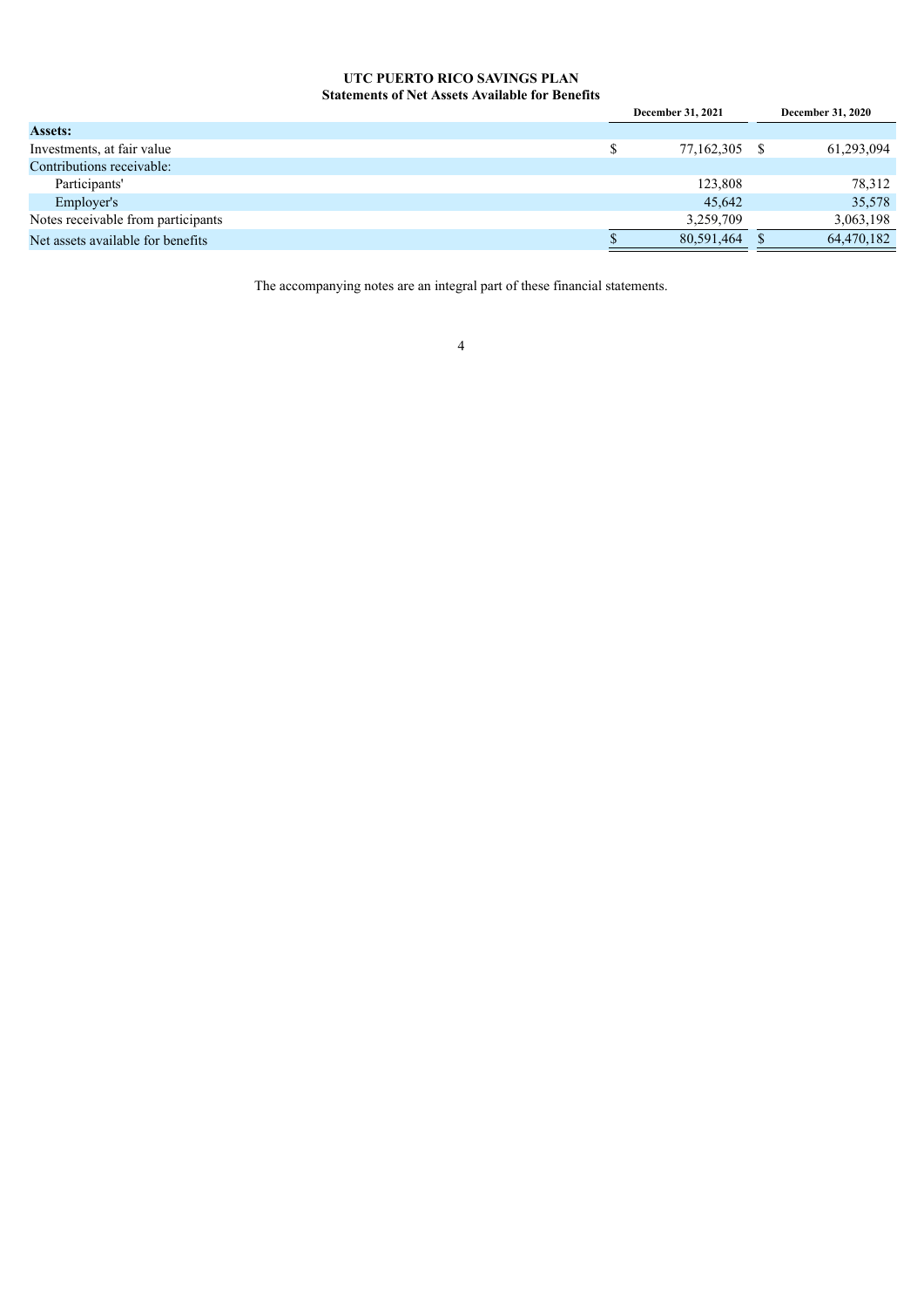## **UTC PUERTO RICO SAVINGS PLAN Statement of Changes in Net Assets Available for Benefits**

|                                                       | Year Ended December 31,<br>2021 |              |  |
|-------------------------------------------------------|---------------------------------|--------------|--|
| <b>Additions to net assets attributed to:</b>         |                                 |              |  |
| Investment income:                                    |                                 |              |  |
| Interest                                              | \$                              | 223          |  |
| Dividends                                             |                                 | 7,805,026    |  |
| Net appreciation in fair value of investments         |                                 | 1,439,760    |  |
| Contributions:                                        |                                 |              |  |
| Participants'                                         |                                 | 6,760,273    |  |
| Employer's                                            |                                 | 2,898,242    |  |
| Interest income on notes receivable from participants |                                 | 145,242      |  |
| Total additions                                       |                                 | 19,048,766   |  |
| Deductions from net assets attributed to:             |                                 |              |  |
| Distributions to participants or beneficiaries        |                                 | 2,927,484    |  |
| Total deductions                                      |                                 | 2,927,484    |  |
|                                                       |                                 |              |  |
| Net increase                                          |                                 | 16, 121, 282 |  |
| Net assets available for benefits December 31, 2020   |                                 | 64,470,182   |  |
| Net assets available for benefits December 31, 2021   |                                 | 80,591,464   |  |

<span id="page-4-0"></span>The accompanying notes are an integral part of these financial statements.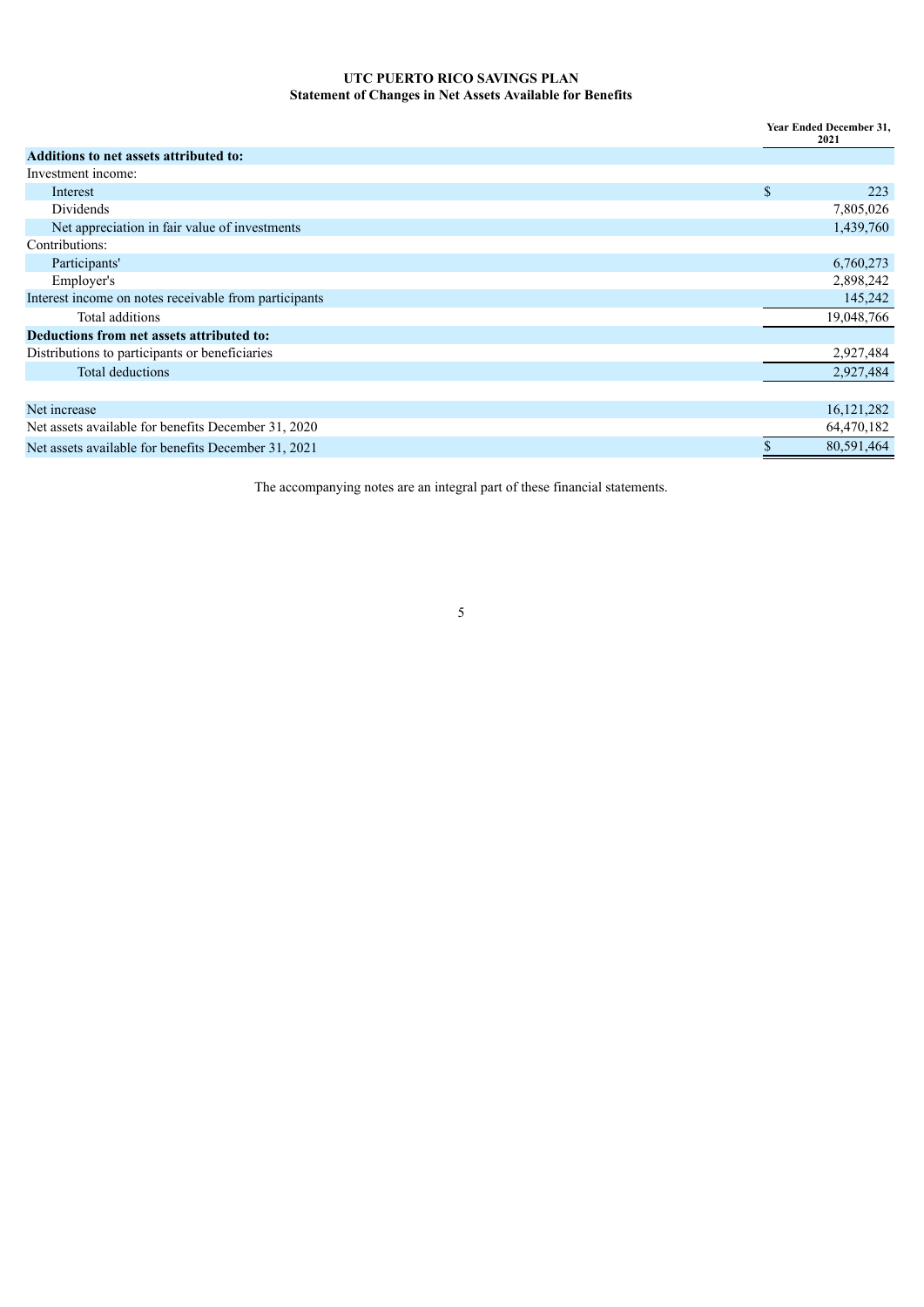#### **UTC PUERTO RICO SAVINGS PLAN Notes to Financial Statements**

#### **NOTE 1 - DESCRIPTION OF THE PLAN**

**General.** The UTC Puerto Rico Savings Plan, formerly known as the Hamilton Sundstrand de Puerto Rico Savings Plan (the Plan), is a defined contribution plan, which is subject to the Employee Retirement Income Security Act of 1974 (ERISA), covering the employees of Hamilton Sundstrand de Puerto Rico, Inc. and Pratt & Whitney Puerto Rico, Inc., indirect subsidiaries of Raytheon Technologies Corporation (RTC or Employer).

The following is a brief description of the Plan. A complete description of the provisions of the Plan can be obtained by referring to the prospectus and summary plan description as well as the Plan document, which are available from RTC.

**Trustee and Recordkeeper.** Banco Popular de Puerto Rico is the Plan's Trustee. State Street Bank and Trust is the Plan's Custodian and holds all of the Plan's assets. Alight Solutions LLC is the Plan's Recordkeeper and performs participant account recordkeeping services.

**Contributions and Vesting.** Participants may elect to contribute up to the lesser of 40% of pre-tax eligible compensation, as defined, or \$15,000. Participants may also make additional after-tax contributions of up to 10% of eligible compensation through payroll deductions, subject to statutory and Plan limits. Participants direct the investment of their contributions into various investment options offered by the Plan. As of December 31, 2021, the Plan offered sixteen investment options to participants: ten target date retirement funds, a total stock market index fund, an international stock index fund, a total bond market index fund, a money market fund, a target retirement income fund, and RTC common stock.

Participant contributions, plus actual earnings thereon, are fully vested at all times under the Plan. New participants are automatically enrolled at a pre-tax deferral rate of 4% of eligible compensation 45 days after date of hire. Participants may opt out of automatic enrollment at any point. The contribution rate will automatically increase by 1% each year thereafter until it reaches 6%. Automatic contributions are invested in an age appropriate target retirement fund. Employer contributions, plus actual earnings thereon become fully vested after two years of Plan participation or three years of continuous service, or earlier upon other events specified in the Plan.

The Employer's matching contribution is 60% of the participant's contributions, up to 6% of eligible compensation, as defined. Employer and participant contributions are deposited into the investment options in accordance with the participants' elections.

**Participant Accounts.** Each participant's account is credited with (a) the participant's contributions, (b) RTC's contributions and (c) Plan earnings and losses reduced by expense allocations. The benefit to which a participant is entitled is the benefit that can be provided from the participant's vested account. Forfeited balances of terminated participants' non-vested Employer contribution amounts are used to reduce the Employer's contributions to the Plan. Approximately \$52,000 and \$35,000 of forfeitures were used to fund a portion of Employer contributions for the years ended December 31, 2021 and 2020, respectively.

**Voting Rights.** Common stock held in the RTX Stock Fund are voted by the Trustee at shareowner meetings of RTC in accordance with the confidential instructions of the participants whose accounts are invested in that fund. All shares of Employer stock for which the Trustee receives voting instructions from participants to whose accounts the shares are allocated are voted in accordance with those instructions. All RTC common stock for which the Trustee does not receive timely voting instructions are voted by the Trustee in accordance with the timely instructions it receives with respect to a plurality of the shares.

**Notes Receivable from Participants.** Under the terms of the Plan, participants are allowed to borrow up to the lesser of 50% of their vested account balances or \$50,000 (less the amount of the participant's highest outstanding loan balance in the preceding 12 month period), with a minimum loan amount of \$1,000, and must repay their loan within five years. Participants may only have one loan outstanding at a time. New loans are collateralized by the balance in the participant's account and bear interest at the prime rate plus one percent per The Wall Street Journal/Reuters, which stood at 4.25% at both December 31, 2021 and December 31, 2020. Principal and interest are paid ratably through payroll deductions by active participants or through direct payment by inactive participants.

**Payment of Benefits.** Generally, on termination of service, benefits may be left in the Plan or paid in a lump sum or in installments to a terminating participant. In the case of death of a participant, benefits may be paid to beneficiaries in a lump sum or in installments. Participants are also eligible for hardship withdrawals in accordance with the Plan document.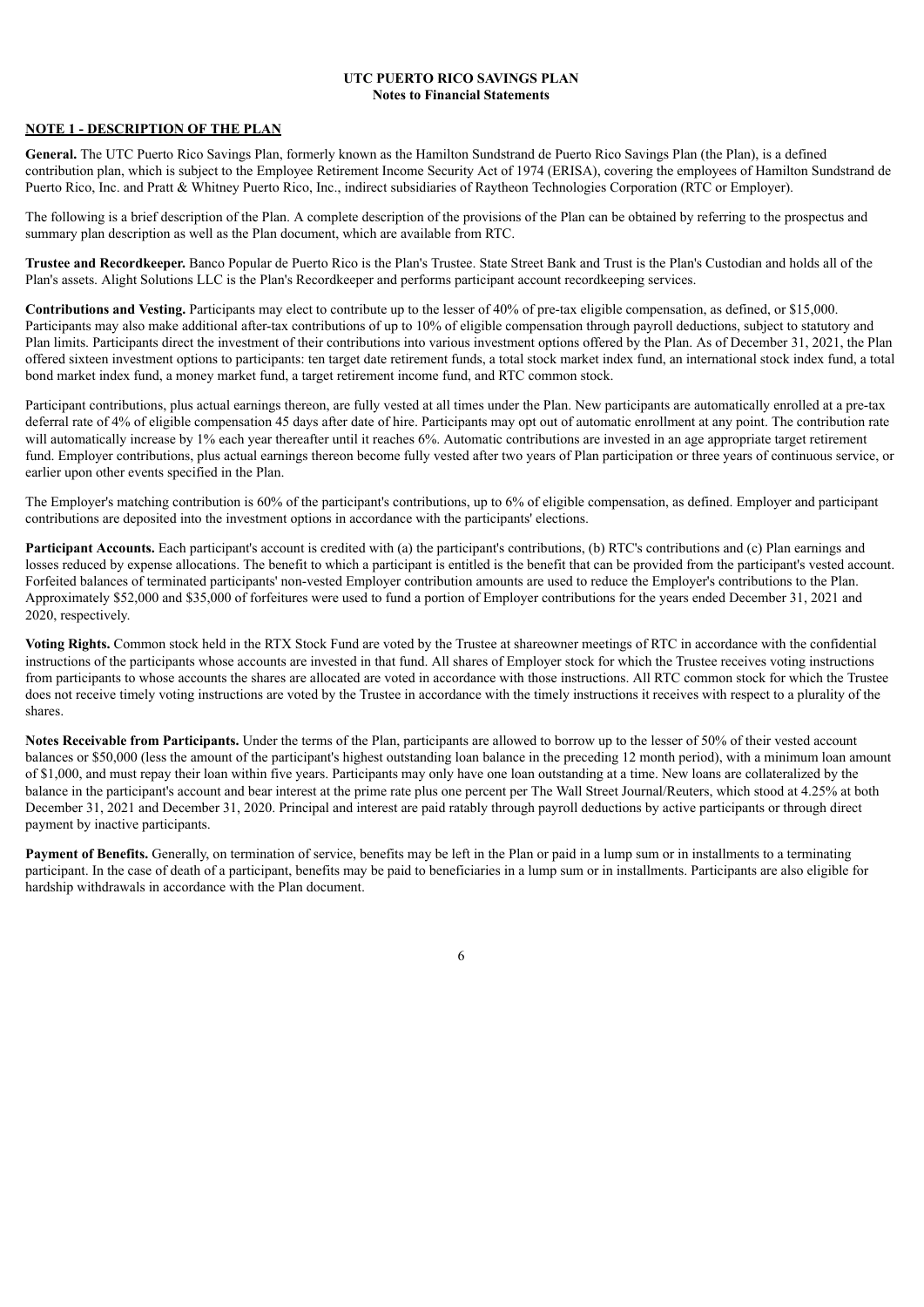#### **NOTE 2 - SUMMARY OF ACCOUNTING PRINCIPLES**

**Basis of Accounting.** The financial statements of the Plan are prepared under the accrual method of accounting.

**Investment Valuation and Income Recognition.** The Plan's investments are stated at fair value as determined by the Plan Trustee, typically by reference to published market data. See Note 3 for further discussion of how the fair values of the Plan's investments were determined.

Purchases and sales of investments are recorded on a trade-date basis. Interest income is accrued when earned. Dividend income is recorded on the exdividend date.

Net appreciation in the fair value of investments includes realized and unrealized gains and losses.

**Notes Receivable from Participants.** Notes receivable from participants are valued at their unpaid principal balance plus any accrued but unpaid interest. Delinquent loans are reclassified as distributions based upon the terms of the Plan.

**Plan Expenses.** Administrative expenses, such as trustee, custodial, legal, audit and recordkeeping fees, were paid directly by the Employer in 2021. Investment management fees are included within net appreciation.

**Payments of Benefits.** Benefit payments to participants or beneficiaries are recorded when paid.

**Use of Estimates.** The preparation of the Plan's financial statements in conformity with accounting principles generally accepted in the United States of America requires management to make estimates and assumptions that affect the reported amounts of net assets available for benefits at the dates of the financial statements, and changes therein during the reporting period and, when applicable, disclosures of contingent assets and liabilities at the dates of the financial statements. Actual results could differ from those estimates.

**Risks and Uncertainties.** The Plan provides for various investment options in any combination of stocks, mutual funds and other investment securities. Investment securities are exposed to various risks, such as interest rate, market and credit. These risks can be adversely impacted by shifts in the market's perception of the issuers, changes in interest rates, and global economic conditions. Due to the level of risk associated with certain investment securities and the level of uncertainty related to changes in the value of investment securities, it is at least reasonably possible that changes in risks in the near term would materially affect participants' account balances and the amounts reported in the statements of net assets available for benefits.

**Subsequent Events.** In preparing the accompanying financial statements, the Plan evaluated events occurring from December 31, 2021 through the date the financial statements were issued.

**Accounting Standards.** New pronouncements issued but not effective until after December 31, 2021 are not expected to have a material impact on the Plan's financial statements or disclosures.

### **NOTE 3 - FAIR VALUE OF INVESTMENTS**

The Fair Value Measurements and Disclosure Topic of the Financial Accounting Standards Board (FASB) Accounting Standards Codification (ASC) establishes a valuation hierarchy for disclosure of the inputs to the valuations used to measure fair value. A financial asset or liability's classification within the hierarchy is determined based on the lowest level input that is significant to the fair value measurement. This hierarchy prioritizes the inputs into three broad levels as follows:

**Level 1** – quoted prices in active markets for identical assets or liabilities;

Level 2 – inputs other than quoted prices included within Level 1 that are observable for the asset or liability either directly or indirectly;

**Level 3** – unobservable inputs based on our own assumptions used to measure assets and liabilities at fair value.

The following is a description of the valuation methodologies used for the Plan's investments measured at fair value, including the general classification of those investments:

**Short-term investments -** Short-term investments represent investments held by the Plan in commingled institutional funds and are valued at the published net asset values (NAV) per unit as of the valuation date. The commingled institutional funds classified as short-term investments, known as short term investment funds, transact daily without restriction in a manner similar to money market funds with an objective of maintaining a constant \$1.00 NAV through investment in high-quality securities with short durations and are valued at the NAV per unit as of the valuation date. Although not traded on an active market, the NAVs of the short term investment funds are observable.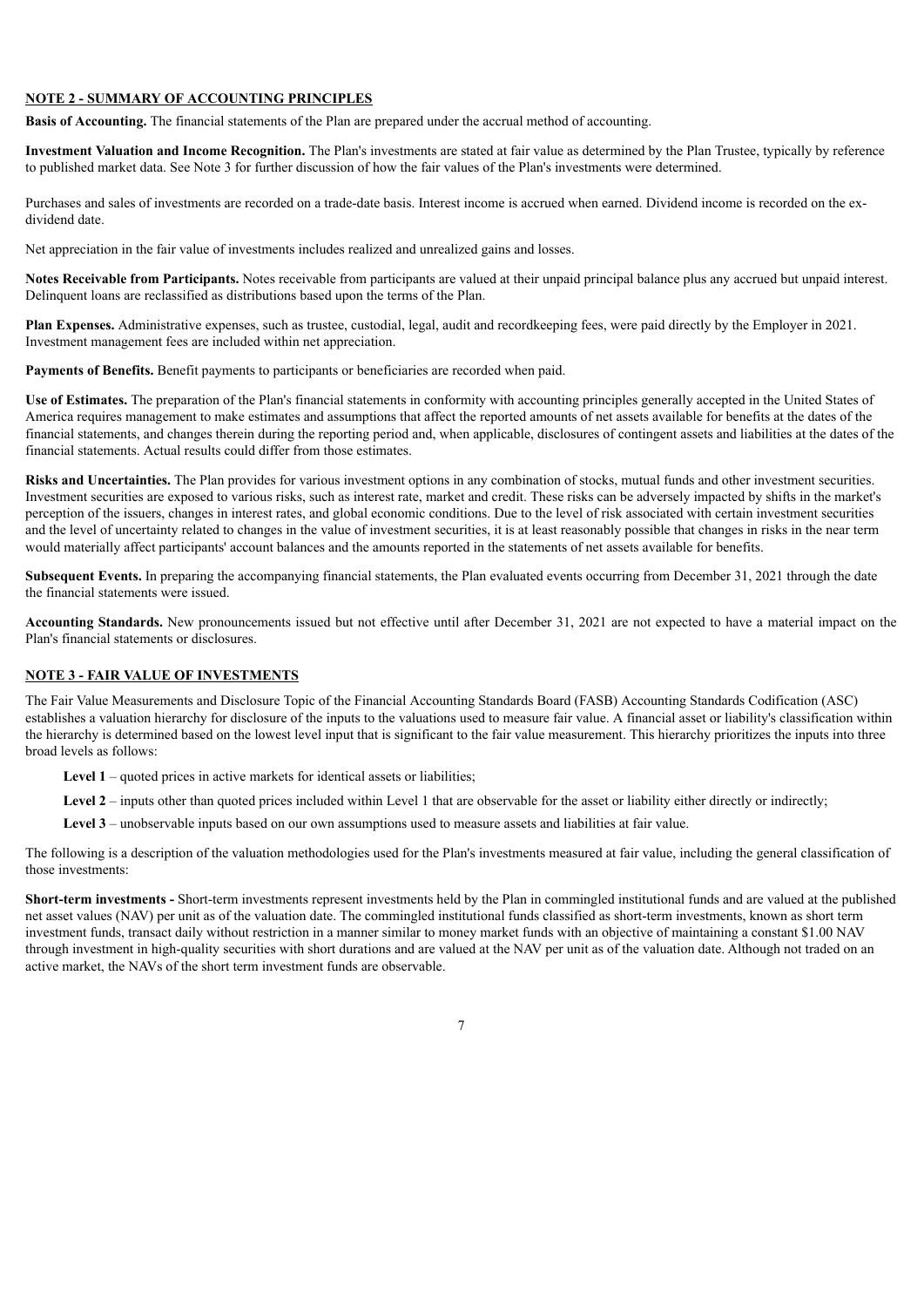**Interest-bearing cash** – Money market accounts are valued at the NAV per share as quoted by such companies or funds as of the valuation date. The money market accounts that are invested in by the Plan are institutional accounts and are commingled. Although not traded on an active market the NAV is observable. Cash is valued at the amounts deposited in the account, plus accrued interest. The money market fund is traded daily without restriction.

**Mutual funds** – Shares held in mutual funds are stated at fair value using the closing market price on the last business day of each period presented.

**RTX Stock Fund** – The RTX Stock Fund invests in a single stock, RTC common stock. The value of the units credited to participants' RTX Stock Fund account tracks the value of RTC common stock, and this Fund holds certain highly liquid short-term investments, which provide readily available cash to fund participants' distributions, loans, and investment exchanges. At December 31, 2021, RTX Stock Fund was stated at fair value determined using the closing sales price of RTC common stock as of the valuation date.

The following tables provide the investments carried at fair value measured on a recurring basis as of December 31, 2021 and 2020:

|                        | <b>December 31, 2021</b> |                                 |  |                |  |                                 |            |
|------------------------|--------------------------|---------------------------------|--|----------------|--|---------------------------------|------------|
|                        |                          | <b>Level 1</b>                  |  | <b>Level 2</b> |  | <b>Level 3</b>                  | Total      |
| Short-term investments |                          | $\hspace{0.1mm}-\hspace{0.1mm}$ |  | 415,571 \$     |  | $\qquad \qquad \longleftarrow$  | 415,571    |
| Money market accounts  |                          |                                 |  | 2,757,586      |  |                                 | 2,757,586  |
| RTC common stock       |                          | 13,367,183                      |  |                |  |                                 | 13,367,183 |
| Mutual funds           |                          | 60,621,965                      |  |                |  |                                 | 60,621,965 |
| Total                  |                          | 73,989,148                      |  | 3,173,157      |  | $\hspace{0.1mm}-\hspace{0.1mm}$ | 77,162,305 |

|                        | <b>December 31, 2020</b>        |  |                |  |         |  |            |
|------------------------|---------------------------------|--|----------------|--|---------|--|------------|
|                        | <b>Level 1</b>                  |  | <b>Level 2</b> |  | Level 3 |  | Total      |
| Short-term investments | $\hspace{0.1mm}-\hspace{0.1mm}$ |  | 302,012        |  |         |  | 302,012    |
| Money market accounts  |                                 |  | 3,285,012      |  |         |  | 3,285,012  |
| RTC common stock       | 9,619,811                       |  |                |  |         |  | 9,619,811  |
| Mutual funds           | 48,086,259                      |  |                |  |         |  | 48,086,259 |
| Total                  | 57,706,070                      |  | 3,587,024      |  |         |  | 61,293,094 |

#### **NOTE 4 - RELATED-PARTY TRANSACTIONS**

The Custodian manages certain Plan investment options. These transactions qualify as exempt party-in-interest transactions.

The Plan holds common shares of RTC, the Plan sponsor, and these qualify as exempt party-in-interest transactions. During the year ended December 31, 2021, the Plan purchased shares of RTC common stock in the amount of \$5,335,074, sold shares of RTC common stock in the amount of \$3,481,588, and had net appreciation in the fair value of the RTC common stock in the amount of \$2,009,137, including dividend income of \$288,981. The total value of the Plan's interest in the RTX Stock Fund was \$13,367,183 and \$9,619,811 at December 31, 2021 and 2020, respectively.

In addition, certain of the investment options are managed by State Street Global Advisors. Transactions in such investments qualify as exempt party-ininterest transactions. Notes receivable from participants transactions also qualify as party-in-interest transactions.

#### **NOTE 5 - PLAN TERMINATION**

Although it has not expressed any intent to do so, RTC has the right under the Plan to terminate the Plan subject to the provisions of ERISA. In the event of Plan termination, participants will become fully vested in their account balances.

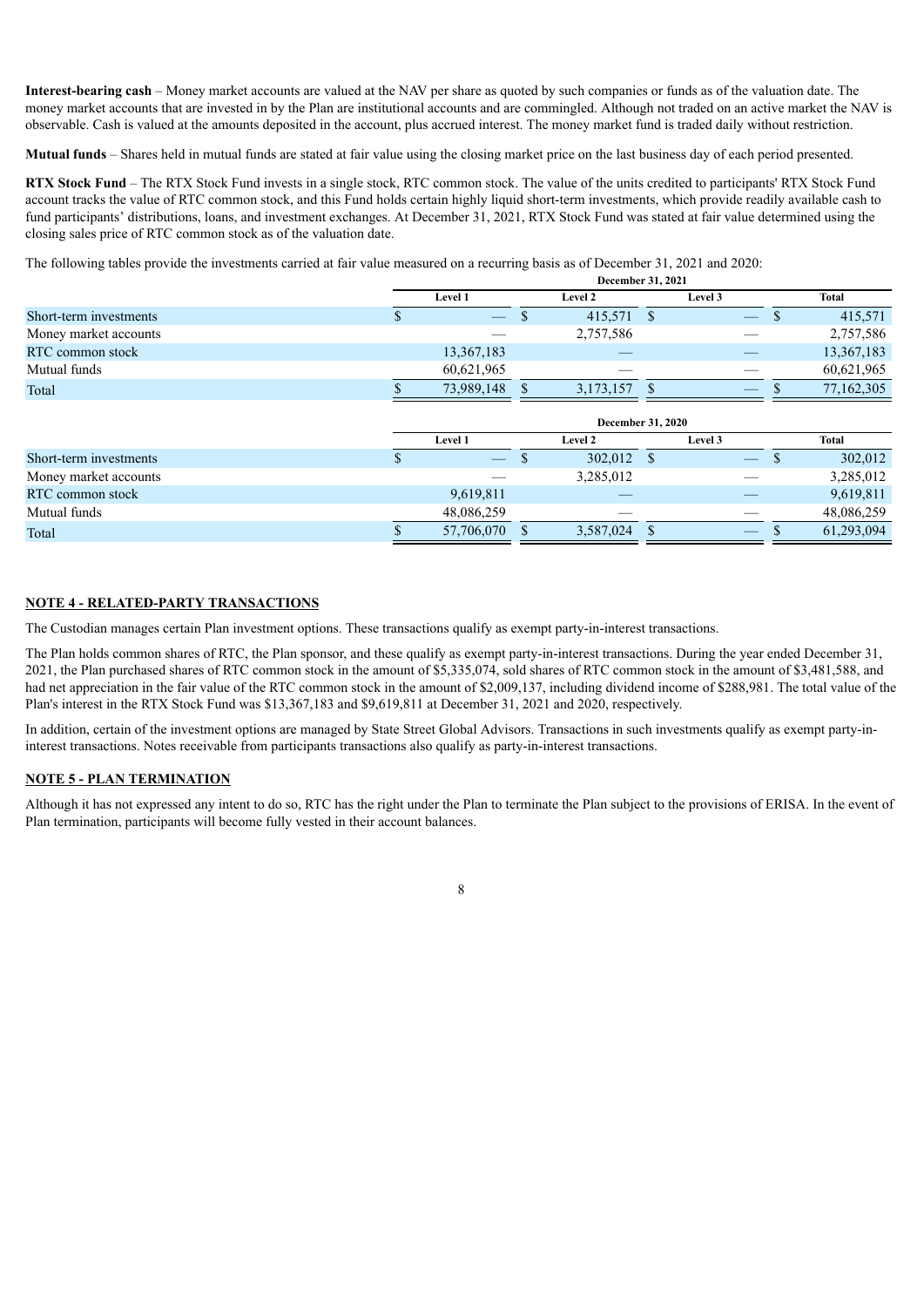#### **NOTE 6 – RECONCILIATION OF FINANCIAL STATEMENTS TO FORM 5500**

The following are reconciliations of net assets available for benefits and benefits paid from the financial statements to the Form 5500:

|                                                                            | December 31, |          |                                               |  |
|----------------------------------------------------------------------------|--------------|----------|-----------------------------------------------|--|
|                                                                            | 2021         |          | 2020                                          |  |
| Net assets available for benefits per the financial statements             | 80,591,464   | <b>S</b> | 64,470,182                                    |  |
| Less: Deemed distributions of participant loans                            | (162, 275)   |          | (148, 942)                                    |  |
| Net assets available for benefits per Form 5500                            | 80,429,189   |          | 64, 321, 240                                  |  |
|                                                                            |              |          | <b>Year Ended</b><br><b>December 31, 2021</b> |  |
| Distribution to participants or beneficiaries per the financial statements |              |          | 2,927,484                                     |  |
| Add: Deemed distributions of participant loans at December 31, 2021        |              |          | 162,275                                       |  |
| Less: Deemed distributions of participant loans at December 31, 2020       |              |          | (148, 942)                                    |  |
| Distribution to participants or beneficiaries per Form 5500                |              |          | 2,940,817                                     |  |
|                                                                            |              |          |                                               |  |

Deemed distributions of participant loans are included within the Notes receivable from participants balance per the financial statements, however, are reported as taxable distributions per Form 5500.

#### **NOTE 7 - TAX STATUS**

On April 3, 2017, in compliance with the provisions of Circular Letter of Tax Policy No. 16-08 issued by the Puerto Rico Treasury Department on December 23, 2016, a request for determination as to qualification under the provisions of Sections 1033.09 and 1081.01(a) and (d) of the Puerto Rico Internal Revenue Code of 2011, as amended, was filed. On February 7, 2018, a determination letter was received from The Puerto Rico Department of Treasury declaring no objection to the participation of the Plan, as amended. The trust established thereunder will be entitled to exemption from local income taxes under the Puerto Rico Internal Revenue Code of 2011. The Plan is designed and is currently being operated in compliance with the applicable requirements of the Act, as amended.

<span id="page-8-0"></span>Accounting principles generally accepted in the United States of America require plan management to evaluate tax positions taken by the plan and recognize a tax liability if the organization has taken an uncertain position that more likely than not would not be sustained upon examination by The Puerto Rico Department of Treasury. The Plan is subject to routine audits by taxing jurisdictions; however, there are currently no audits for any tax periods in progress. The Plan administrator believes it is no longer subject to income tax examinations for years prior to 2017.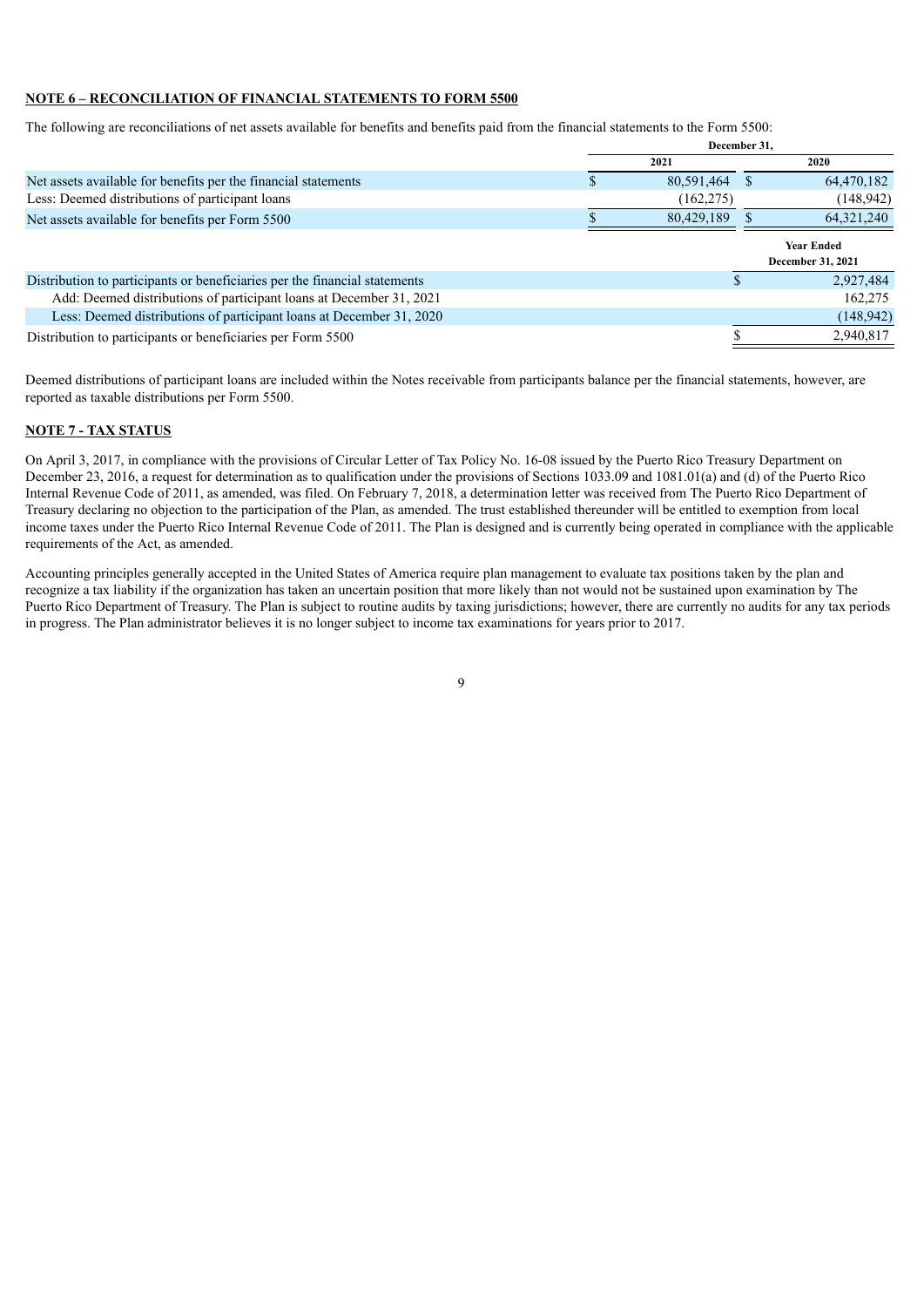## **SUPPLEMENTAL SCHEDULE UTC PUERTO RICO SAVINGS PLAN Schedule H, Line 4i - Schedule of Assets (Held at End of Year)**

## **December 31, 2021**

**(c) Description of investment, including maturity date, rate of interest, collateral, par or maturity**

| $\frac{(\mathbf{a})}{*}$ | (b) Identity of issuer, borrower, lessor or similar party                             | uate, rate or interest, conateral, par or maturity<br>value                                                                                                                     | (d) Cost   |               | (e) Current value |
|--------------------------|---------------------------------------------------------------------------------------|---------------------------------------------------------------------------------------------------------------------------------------------------------------------------------|------------|---------------|-------------------|
|                          | Raytheon Technologies Corporation                                                     | Common Stock                                                                                                                                                                    | $***$      | $\mathcal{S}$ | 13,367,183        |
| $\ast$                   | State Street Global Advisors Trust Company State Street Short<br>Term Investment Fund | Short-term Investment Fund                                                                                                                                                      | **         |               | 415,571           |
|                          | Vanguard Target Retirement 2015 Fund                                                  | Mutual Fund                                                                                                                                                                     | $\ast\ast$ |               | 1,638,174         |
|                          | Vanguard Target Retirement 2020 Fund                                                  | Mutual Fund                                                                                                                                                                     | $**$       |               | 1,257,603         |
|                          | Vanguard Target Retirement 2025 Fund                                                  | <b>Mutual Fund</b>                                                                                                                                                              | $\ast\ast$ |               | 6,480,382         |
|                          | Vanguard Target Retirement 2030 Fund                                                  | Mutual Fund                                                                                                                                                                     | $* *$      |               | 5,008,570         |
|                          | Vanguard Target Retirement 2035 Fund                                                  | Mutual Fund                                                                                                                                                                     | $***$      |               | 5,416,641         |
|                          | Vanguard Target Retirement 2040 Fund                                                  | Mutual Fund                                                                                                                                                                     | **         |               | 8,848,703         |
|                          | Vanguard Target Retirement 2045 Fund                                                  | Mutual Fund                                                                                                                                                                     | $***$      |               | 10,523,742        |
|                          | Vanguard Target Retirement 2050 Fund                                                  | Mutual Fund                                                                                                                                                                     | **         |               | 8,151,532         |
|                          | Vanguard Target Retirement 2055 Fund                                                  | Mutual Fund                                                                                                                                                                     | $***$      |               | 6,152,935         |
|                          | Vanguard Target Retirement 2060 Fund                                                  | Mutual Fund                                                                                                                                                                     | **         |               | 774,118           |
|                          | Vanguard Target Retirement Income Fund                                                | Mutual Fund                                                                                                                                                                     | $***$      |               | 453,684           |
|                          | Vanguard Total Stock Market Index Fund                                                | Mutual Fund                                                                                                                                                                     | **         |               | 4,083,097         |
|                          | Vanguard Total International Stock Index Fund                                         | Mutual Fund                                                                                                                                                                     | $\ast\ast$ |               | 596,390           |
|                          | Vanguard Total Bond Market Index Fund                                                 | Mutual Fund                                                                                                                                                                     | $***$      |               | 1,236,394         |
|                          | Vanguard Treasury Money Market Fund                                                   | Money Market Fund                                                                                                                                                               | $\ast\ast$ |               | 2,757,586         |
| $\ast$                   | Plan Participants                                                                     | Notes receivable from participants<br>collateralized by participant balances,<br>interest ranging from 4.25 percent to 9.0<br>percent, terms ranging from 1 year to 10<br>years |            |               | 3,259,709         |
|                          |                                                                                       |                                                                                                                                                                                 |            |               | 80,422,014        |

Indicates an identified person known to be a party-in-interest to the Plan.

<span id="page-9-0"></span>\*\* Cost has been omitted as investment is participant directed.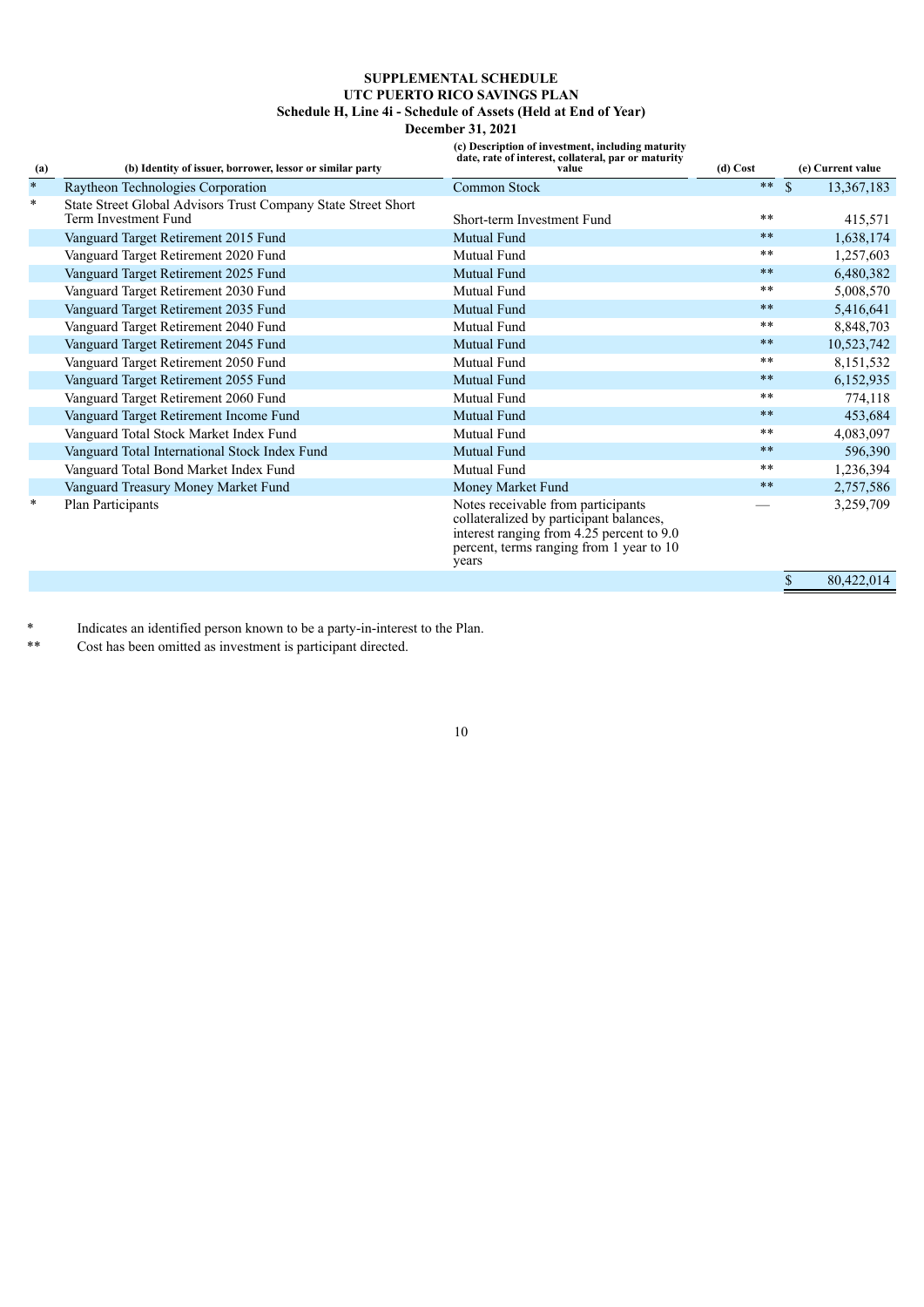## **EXHIBIT INDEX**

<span id="page-10-0"></span>Consent of Independent Registered Public Accounting Firm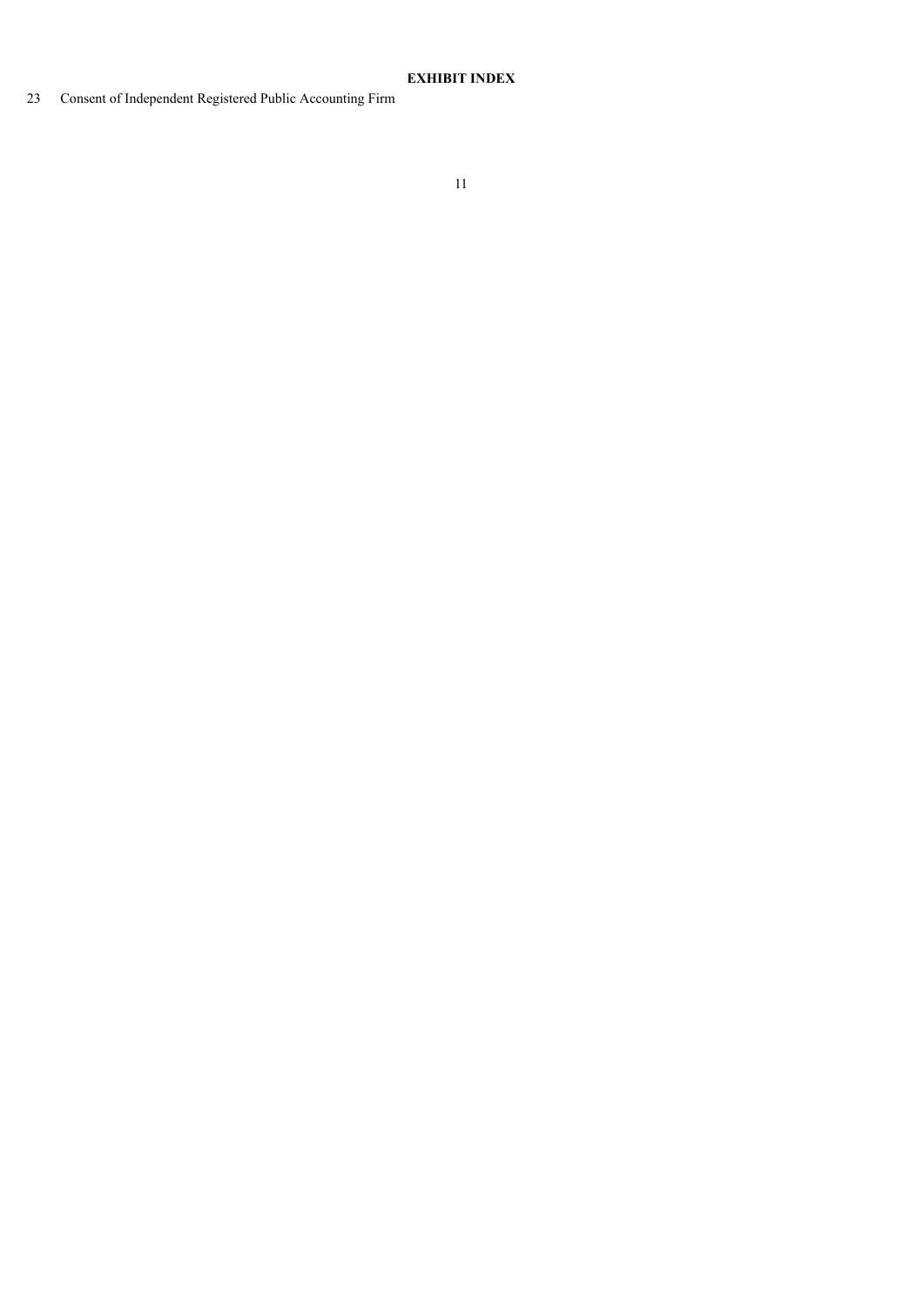#### **SIGNATURE**

The Plan (or other persons who administer the employee benefit plan), pursuant to the requirements of the Securities Exchange Act of 1934, has duly caused this annual report to be signed on its behalf by the undersigned hereunto duly authorized.

## **UTC PUERTO RICO SAVINGS PLAN**

Dated: June 21, 2022 By: /s/ AMY L. JOHNSON

Amy L. Johnson Corporate Vice President and Controller Principal Accounting Officer